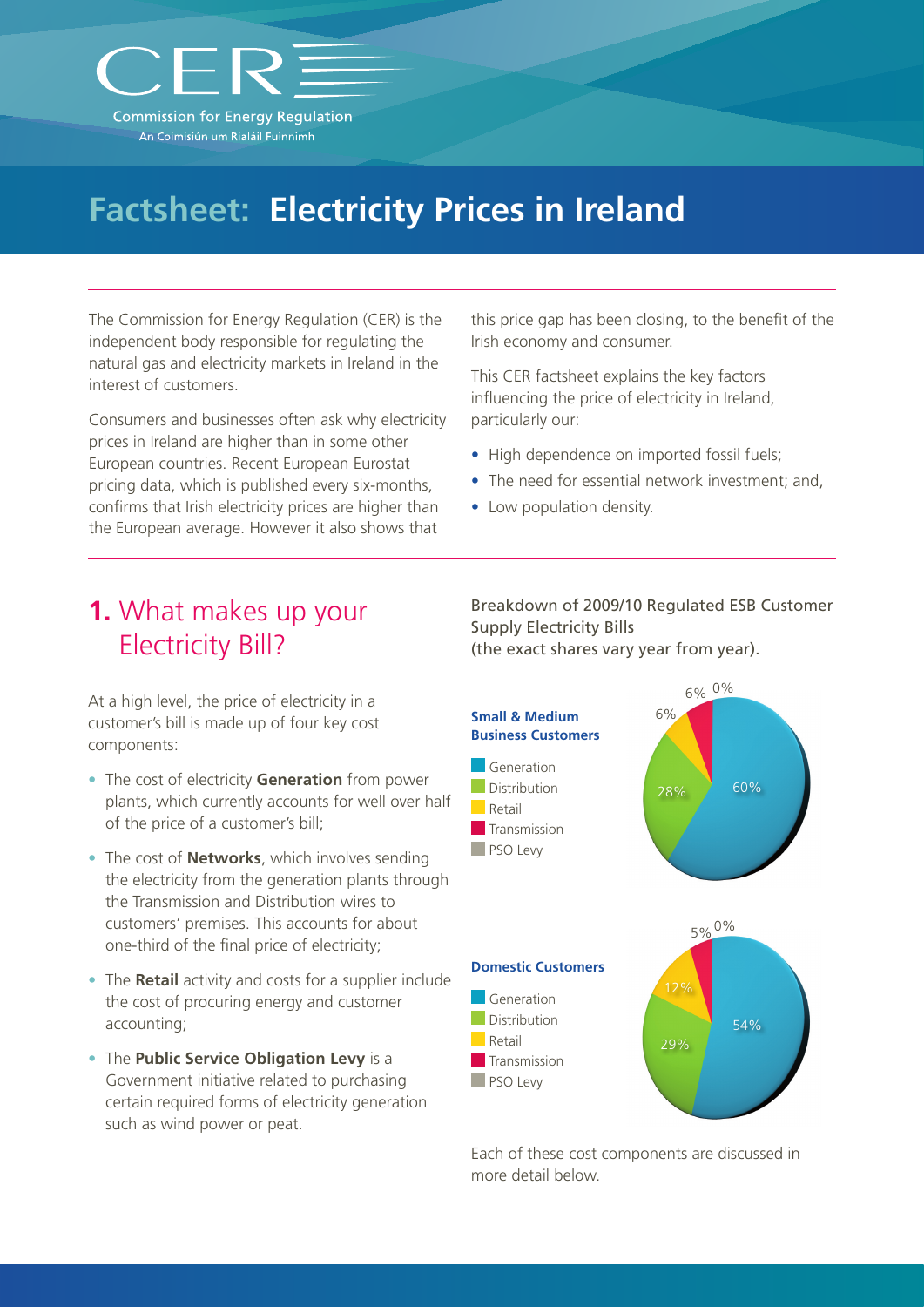#### **Generation**

#### Where does our electricity come from?

Ireland's electricity comes from a variety of **Generation** plants consisting of coal, oil, gas, peat and, in recent years, an increasing amount of renewable generation mostly in the form of wind power. Gas is the dominant fuel in Ireland, with in the region of 60% of our electricity currently generated from imported natural gas. When compared to other European countries Ireland has close to the highest dependence on imported fossil fuels for electricity generation, as illustrated in the graph below.

#### **Gross Electricity Generation from Fossil Fuels in Eurozone**



*Gross electricity generation from Fossil Fuels in Eurozone (Coal, Oil & Gas)*

*Source: SEI, Understanding Electricity and Gas Prices in Ireland (Jan -June 2009)*

#### How does this fuel mix influence electricity prices?

With about 80% of electricity **Generation** in Ireland coming from imported fossil fuels, international fuel prices are the key driver of Irish **Generation** costs and therefore electricity prices. The impact of this was seen during 2007 and 2008 when record-breaking world fossil fuel prices lead to higher electricity prices, while reductions in fossil fuel prices since then correspondingly resulted in reductions in prices for 2009 and 2010.

Ireland, unlike other European countries, does not have large amounts of electricity **Generation** such as hydro power in Scandinavia or nuclear power in the UK or France. In an era when fuel prices are relatively high this fundamental difference has contributed to our **Generation** costs being higher than the European average.

**Prices are generally higher in Ireland than other European countries as a direct result of our reliance on imported fossil fuels for electricity Generation.**

#### What is being done to keep Generation costs down?

The Single Electricity Market is the wholesale electricity market for the whole island of Ireland, regulated jointly by the CER and the Northern Ireland Authority for Utility Regulation. By combining what were two separate jurisdictional electricity markets, the Single Electricity Market is one of the first of its kind in Europe. This market is designed to run the most efficient source of **Generation** available, across the island of Ireland at all times, so that market prices track the trend in fossil fuel market prices. The market pays generators for their energy running costs and, through a capacity payment, for their minimum fixed costs. Overall the market provides for the running of the cheapest generators to meet demand across the island.

### **2**. Networks

The electricity Network consists of the following:

**Transmission Network:** The transmission grid consists of the high voltage wires and pylons used to transmit the electricity in bulk form from large generator plants across the country to very large customers or the local distribution network (similar to motorways and dual carriageways on the road network). This network is operated by EirGrid.

**Distribution Network:** This consists of the low voltage wires used typically to distribute electricity from the transmission grid to small and medium customers' premises (similar to regional/local roads on the road network). This network is operated by ESB Networks.

Generators and suppliers pay EirGrid and ESB Networks tariffs, to cover the cost of transporting and distributing electricity over the Networks. These Network tariffs are set by the CER.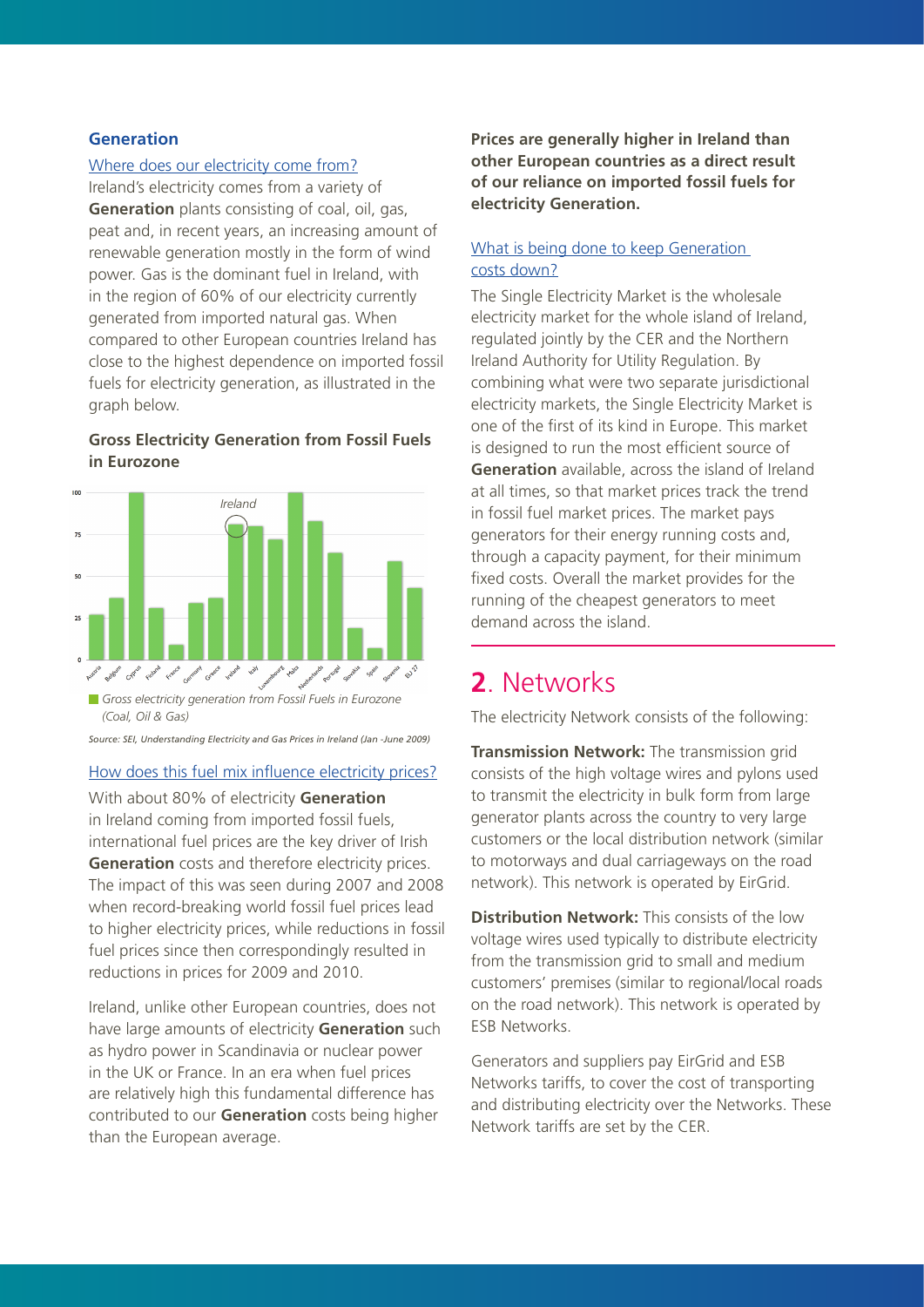#### What are the Networks Cost Drivers?

New investments in network lines and infrastructure are a key **Networks** cost driver. The CER has approved a €5 billion investment programme in **Networks** over the last 10 years and will also allow for further significant investment over the coming years. This investment is essential for maintaining Ireland's high-quality electricity supply and in attracting new foreign direct investment (such as high-tech factories) and jobs into the regions. In addition, it is needed to meet Ireland's ambitious target of dramatically increasing the proportion of our electricity consumption coming from renewable generation - mostly in the form of wind power – to 40% by 2020. Without new transmission and distribution lines this "greening" of our electricity industry, with all the opportunities for a new "green economy" that this brings, will not be possible.

The dispersed nature of our population also contributes to **Networks** costs as it means that more wires per customer are needed than in other countries, as illustrated:

| <b>Population</b> | Ireland     | <b>Britain</b> |
|-------------------|-------------|----------------|
| <b>Density</b>    | 60 persons/ | 244 persons/   |
|                   | sqkm        | sqkm           |

| Length of<br><b>Distribution</b> | Ireland          | Average of 75<br>other countries |
|----------------------------------|------------------|----------------------------------|
| line                             | $84 \text{ m}$ / | $49 \text{ m}$ /                 |
|                                  | customer         | customer                         |

#### How are the Network Tariffs Set?

The costs of transporting energy over the Transmission and Distribution Networks are directly regulated by CER. Network tariffs are based on the CER's 5-year revenue determinations for the transmission and distribution businesses, operated by EirGrid and ESB Networks. These determinations allow EirGrid and ESB Networks the revenue they need to efficiently operate, maintain and invest in the Networks. The emphasis is on EirGrid and ESB Networks achieving value for money and providing a high quality service to customers.

**Network tariffs set by the CER cover only the costs of efficiently operating, maintaining and investing in the Networks.** 

# **3.** Retail and Customer Prices

**Retail** costs include the cost for an electricity supplier in procuring energy, administrative, customer accounting and service costs.

ESB Customer Supply's regulated electricity prices cover its efficient costs of **Generation**, **Networks** and **Retail**. In determining ESB Customer Supply's **Retail** cost the CER assesses costs with reference to best international practice allowing only legitimate, efficient and transparent costs to be paid by customers.

The CER is progressively removing price regulation from the electricity retail market. It has defined a "Roadmap" setting out the milestones that will enable all suppliers set their own prices and compete directly in all market segments. This should improve the choice and quality of tariff products on offer, increase pressure to reduce prices and stimulate innovation in the electricity retail market.

The next stage in the de-regulation process is to remove price regulation from all business markets. The CER will continue to regulate electricity prices charged by ESB Customer Supply to domestic customers until the market is deemed ready for de-regulation.

## **4.** Public Service Obligation Levy

The Government has placed specific obligations on electricity market participants to purchase electricity from sustainable, renewable, and indigenous sources such as wind power or peat. The levy is designed to recoup the additional costs incurred in meeting these obligations. The levy, which has been in place since 2003, applies to all consumers of electricity regardless of supplier, and appears as a separate item on a customer's electricity bill. The levy is currently at zero; however this is likely to increase over the next few years.